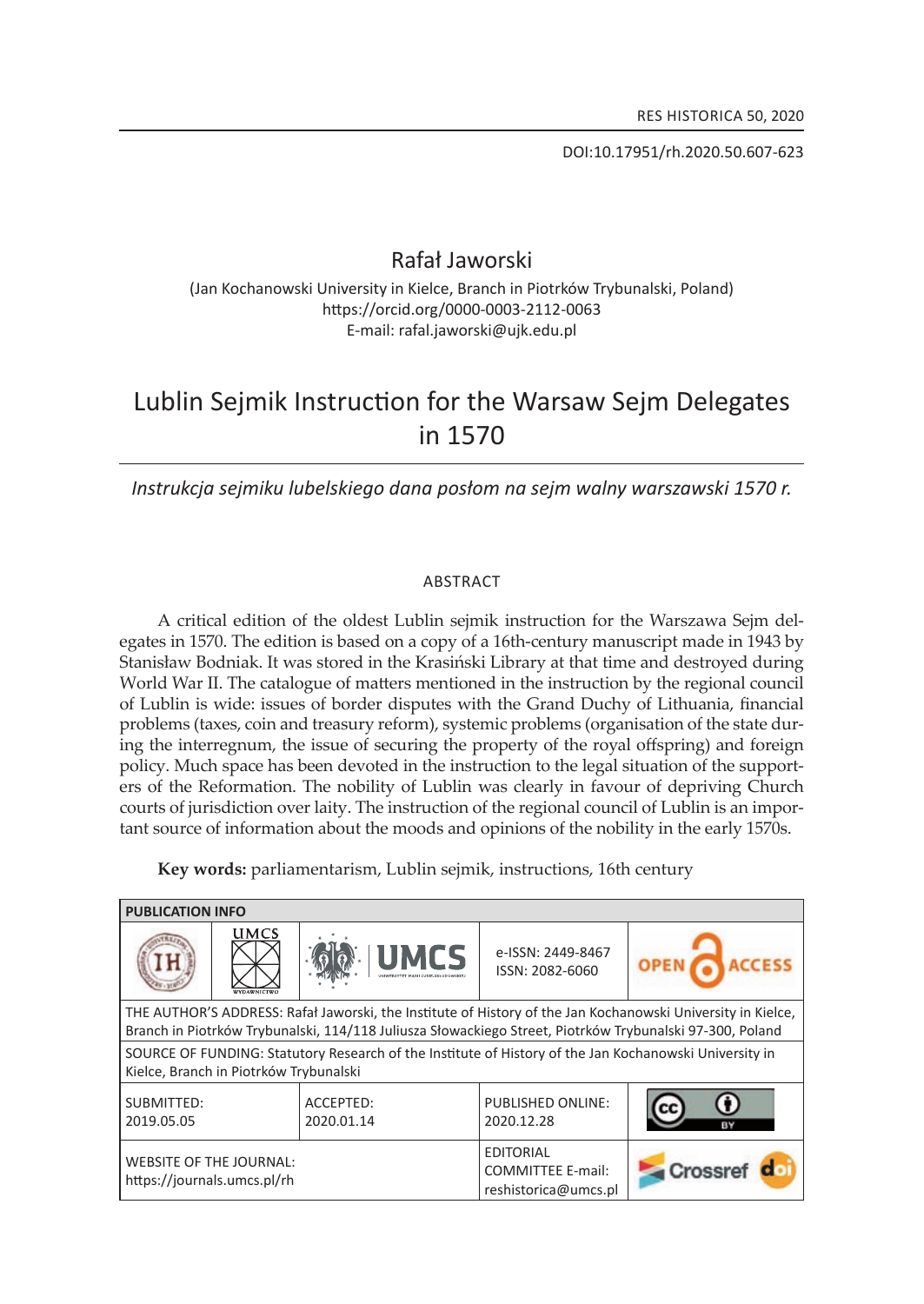The year 1570 was one of the breakthrough dates in the history of Polish parliamentarianism. That year, on 3 May – 10 July<sup>1</sup>, the Sejm of the Polishlithuanian commonwealth assembled for the first time in warsaw, where delegates and senators of the kingdom of Poland and the Grand Duchy of Lithuania debated *as equals*. No wonder that its genesis, the sejmik sessions that preceded the event, as well as the debates and their outcomes became a subject of historical studies. This interest is particularly apparent thanks to the fact that this Sejm was described in a monograph, as one of the only assemblies of the 16th century. Jan Pirożyński's<sup>2</sup> book on the Warsaw Sejm published in 1972 might not meet the contemporary standards concerning studies of this kind, yet it still remains a seminal presentation of this subject.

Writing about the debates during the sejmiks preceding the main assembly and the lauda adopted there, j. Pirożyński had access to a relatively meager collection of sejmik instructions . it consisted only of fully preserved instructions from the Zakroczym and Toruń sejmiks, as well as instructions from Proszowice, Opatów and Lublin, found only in brief mentions<sup>3</sup>. During the nearly five decades that have passed since the publication of the monograph, scholars have revealed and published further sejmik instructions which were not known to Pirożyński. In 1982, Borys N. Floria and Irena Kaniewska published documentation from the Moscow collection, related to the sejmik of the krakow land held in Proszowice, before the warsaw sejm, including votes of senators and noblemen, instructions for the sejm and a list of elected deputies, which had previously been known only from a short note sent by the Krakow chapter to the Gniezno chapter<sup>4</sup>. Several years ago Henryk lulewicz published a Sejm instruction given to deputies elected by the Vilnius sejmik<sup>5</sup>. Materials related to the Warsaw Sejm,

<sup>&</sup>lt;sup>1</sup> The Sejm dates are cited after: *Posłowie ziemscy koronni 1493–1600*, ed. I. Kaniewska, warszawa 2013, p. 191.

<sup>&</sup>lt;sup>2</sup> J. Pirożyński, Sejm warszawski roku 1570, 'Zeszyty Naukowe Uniwersytetu jagiellońskiego' 1972, Prace Historyczne 36, including the discussion of the sources and state of the art, (pp. 5–8). The basic source for the reconstruction of the debates was the Sejm journal, written by the starost of Radziejów, Rafał leszczyński (see: *Dyaryusze sejmów koronnych 1548, 1553, 1570*, ed. j. szujski, *Scriptores Rerum Polonicarum*, vol. 1, kraków, 1872, pp. 113–160).

<sup>&</sup>lt;sup>3</sup> J. Pirożyński, op. cit., pp. 23–26.

<sup>4</sup>B.n. Floria, i. kaniewska, *Nowe źródło do dziejów polskiego parlamentaryzmu XVI wieku*, 'czasopismo Prawno-Historyczne' 1983, 35, 1, pp. 193–211.

<sup>5</sup>H. lulewicz, *Najstarsza znana instrukcja sejmikowa z Wielkiego Księstwa Litewskiego. Sejmik wileński przed sejmem warszawskim*, in: *Studia historyczno-prawne. Prace dedykowane Profesorowi Janowi Seredyce w siedemdziesiątą piątą rocznicę urodzin i czterdziestopięciolecie pracy naukowej*, eds. j. Dorobisz, w. kaczorowski, opole 2004, pp. 171–180.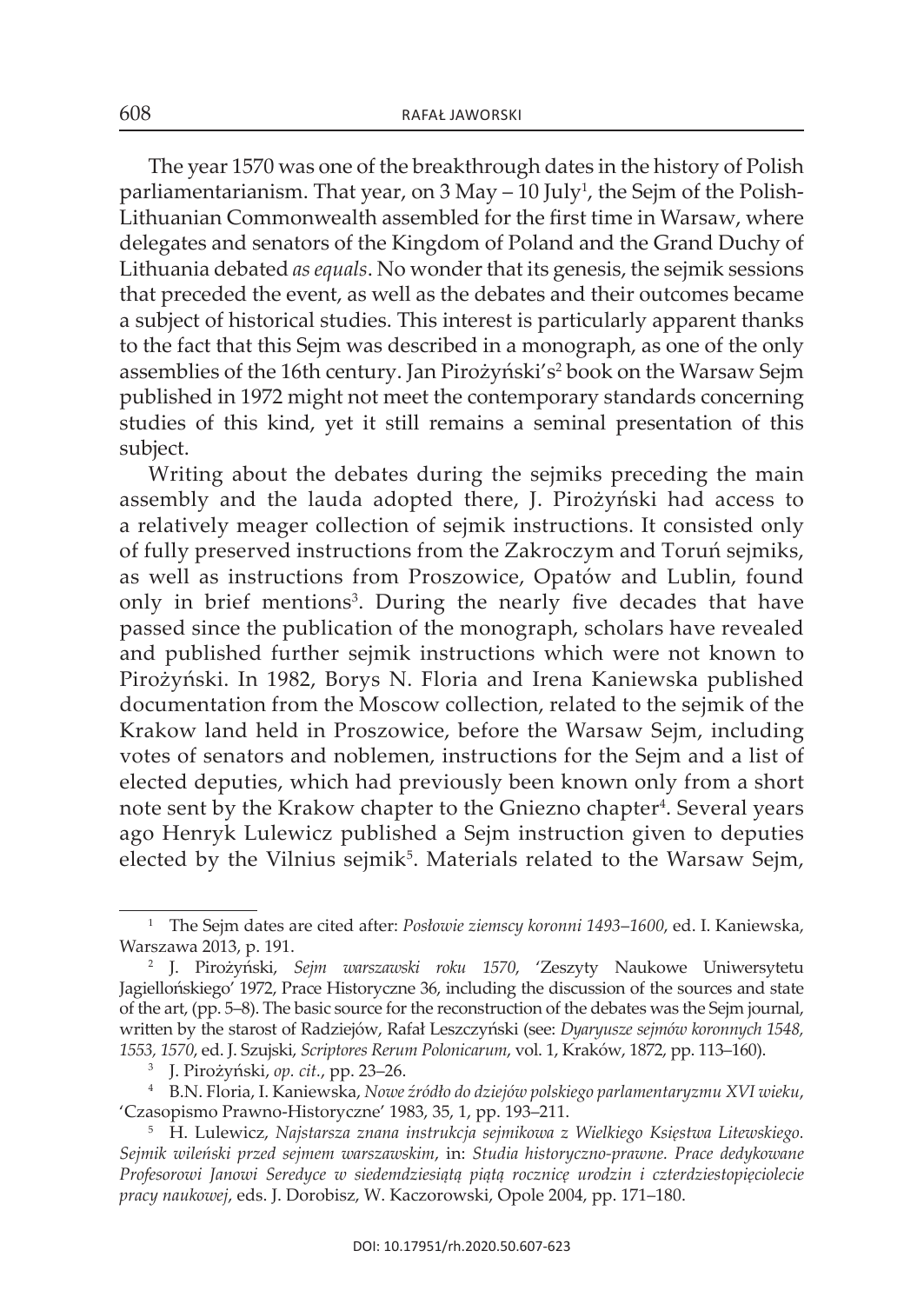unknown to Pirożyński, also include protests published in 2010 by Wacław Uruszczak<sup>6</sup>.

concerning the lublin instructions, which is the subject of this paper, Pirożyński wrote that he only knew them from the publication by stanisław Bodniak, who described it 'based on a manuscript that has not survived to this day'<sup>7</sup>. A couple of pages down the line, Pirożyński provides (incorrect) reference number of his source document: 'krasiński library, ref. 4013, No. 3<sup>'s</sup>. Thus, the author of the monograph of the Sejm knew the lauda of the Lublin sejmik only from the following summary written by S. Bodniak: 'The Lublin sejmik forbade its deputies to return to the issue of tax collection, because it is still unknown how did they spend the previous one. Concerning the Narew River water transport, it was decided that the deputies shall look for a way to ban it and make a decision which will not be 'a burden for the commonwealth'. But if they saw that it would be a 'burden', they should refer to the brothers. concerning the interregnum and the public treasury, they are to consult with other deputies, but they are not to reach any conclusion and refer with these 'consultations' to the brothers. Only the place of election may be decided by the Constitution'<sup>9</sup>.

while collecting materials for the paper on maritime policy of king sigismund august, s. Bodniak took a closer look at this instruction because of the mention of Moscow's involvement in the Baltic Sea *(Narew River water transport*). Using Franciszek Pułaski's catalog of manuscripts, he found a copy of the instruction among the manuscripts of the krasicki Library. As it appears from the catalog, it has been bound together with other materials in the manuscript filed under the reference no. 4018. The manuscript titled *Pisma publiczne XVI w.:1570–1589*, according to the information given by F. Pułaski was the second volume of a larger publication: 'This Collection of Public Writings of the 16th century, consisting of three volumes No. 222, 223, 224 [i.e. items in Pułaski catalog

<sup>6</sup>w. Uruszczak, *Miscellanea sejmowe warszawskie z 1570 roku*, in: *Studia Historycznoprawne. Tom poświęcony pamięci profesora Kazimierza Orzechowskiego*, eds. a. konieczny, P. jurek, wrocław 2010, pp. 129–135.

<sup>7</sup>j. Pirożyński, *op. cit.*, p. 6, annotation 9.

<sup>8</sup>*Ibidem*, p. 24, annotation 75.

<sup>9</sup>'sejmik lubelski zabronił swym posłom wracać z poborem, bo jeszcze nie wiadomo, na co wyszafowano poprzedni. o żegludze narewskiej uchwalił, że posłowie mają szukać sposobu jej zabronienia i postanowić to, coby nie było 'z uciężeniem Rzeczypospolitej'. Gdyby jednak widzieli, że to z jej 'uciężeniem', winni rzecz odnieść do braci. o bezkrólewiu i skarbie pospolitym mają naradzać się z innymi posłami, ale niczego nie konkludować i te wspólne 'namowy' odnieść do braci. konstytucję mogą uchwalić jedynie o miejscu elekcji'. s. Bodniak, *Polska a Bałtyk za ostatniego Jagiellona*, 'Pamiętnik Biblioteki kórnickiej' 1946, 3, p. 226.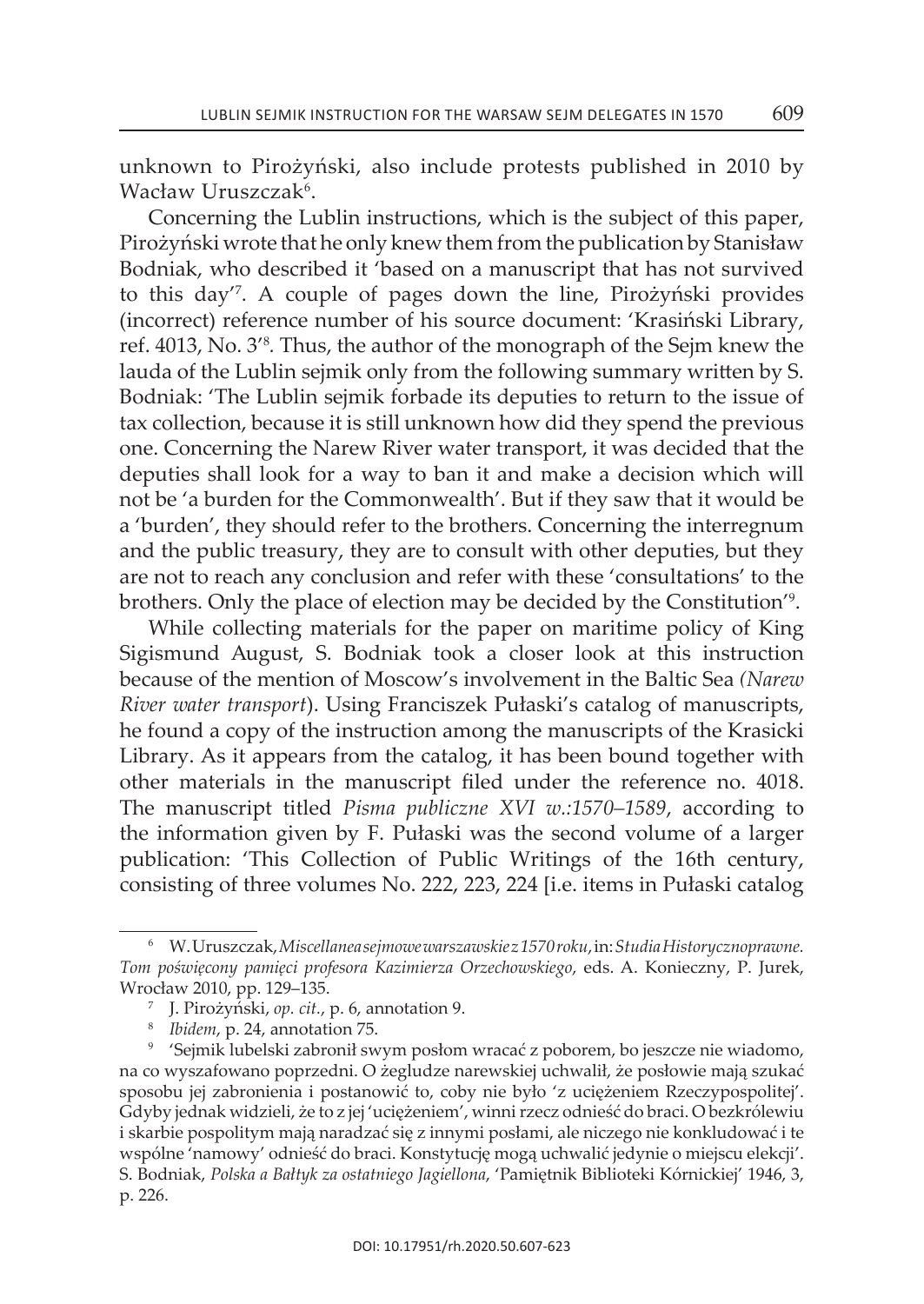– author's note] (4017, 4018, 4019) was made in 1908 out of loose folios, coming either from the collection of the late k. Świdziński or from later donations and purchases. [...] The arrangement of documents in volumes is strictly chronological $110$ . Therefore, we cannot draw any conclusions concerning the origin of the instructions on the basis of the other materials contained in the manuscript. The piece we are interested in was described in the above-mentioned catalog as: '1570. III. 9. Articles presented in Lublin to the General Sejm deputies at the district sejm assembly, sheet  $3<sup>11</sup>$ .

Bodniak used the manuscript while working in the krasicki library during World War II<sup>12</sup> and he was probably the only, and certainly the last historian who used it. According to the information given by Pirożyński, the files containing the instruction shared the fate of the library building and its treasures – it was burned down during the Warsaw Uprising<sup>13</sup>.

Fortunately, stanisław Bodniak recognized the uniqueness of the text and made a copy, and then collated it with the basis, as evidenced by the note at the end of the manuscript: 'Kolacjon. SB W-wa 24.III.43'. Perhaps the scholar intended to publish the work, but this plan has never come into fruition<sup>14</sup>. The copy, together with the whole legacy of the researcher, ended up in the collection of the Kórnik Library of the Polish Academy of Sciences, where it is kept to this day<sup>15</sup>. Because of that, the text of the oldest instruction of the Lublin sejmik survived to our times<sup>16</sup>.

The proclamations for the pre-Sejm assemblies, royal legation and letters sent to senators and starosts were sent out from the royal chancellery

<sup>14</sup> After World War II, Bodniak published several manuscripts on the basis of his copies, which were all lost in the war: *Fragment diariusza sejmu warszawskiego z roku 1572*, 'Pamiętnik Biblioteki Kórnickiej' 1947, 4, pp. 77-92 (from the manuscript in the National library, multilingual manuscript F. ii. 4); *Ławryna Piaseczyńskiego 'Powinności poselskie' z początku XVII wieku*, *ibidem*, pp. 164-172 (from the manuscript of the national library, manuscript in Polish. F. iv. 71).

<sup>15</sup> See: Edition.

<sup>16</sup> So far, it has been assumed that the oldest instruction of the Lublin sejmik is the resolution of 1572. M. Ujma, *Sejmik lubelski 1571*–*1696*, warszawa 2003, p. 35; *Akta sejmikowe województwa lubelskiego 1572–1632*, ed. H. Gmiterek, lublin 2016, pp. 25–27.

<sup>&</sup>lt;sup>10</sup> 'Niniejszy zbiór Pism publicznych XVI w., składający się z trzech tomów Nr. 222, 223, 224 [tj. pozycje w katalogu Pułaskiego – R.j.] (4017, 4018, 4019) został ułożony w 1908 r. z luźnych papierów, pochodzących już to ze zbiorów ś. p. k. Świdzińskiego, już to z późniejszych darów i nabytków. […] Układ w tomach jest ściśle chronologiczny'. F. Pułaski, *Opis 815 rękopisów Biblioteki Ordynacji Krasińskich*, warszawa 1915, pp. 242, 251.

<sup>11</sup> '1570. iii. 9. artykuły w lublinie na sejmie powiatowym posłom na sejm walny poruczone, k. 3'. F. Pułaski, *op. cit.*, p. 251.

<sup>12</sup> s. Bodniak, *Życiorys własny*, 'Pamiętnik Biblioteki kórnickiej' 1955, 5, pp. 16–17.

<sup>13</sup> w. kamieniecki, *Straty Biblioteki Ordynacji Krasińskich w zakresie zbiorów rękopiśmiennych*, in: *Straty archiwów i bibliotek warszawskich w zakresie rękopiśmiennych źródeł historycznych*, vol. 3, *Biblioteki*, warszawa 1955, p. 152.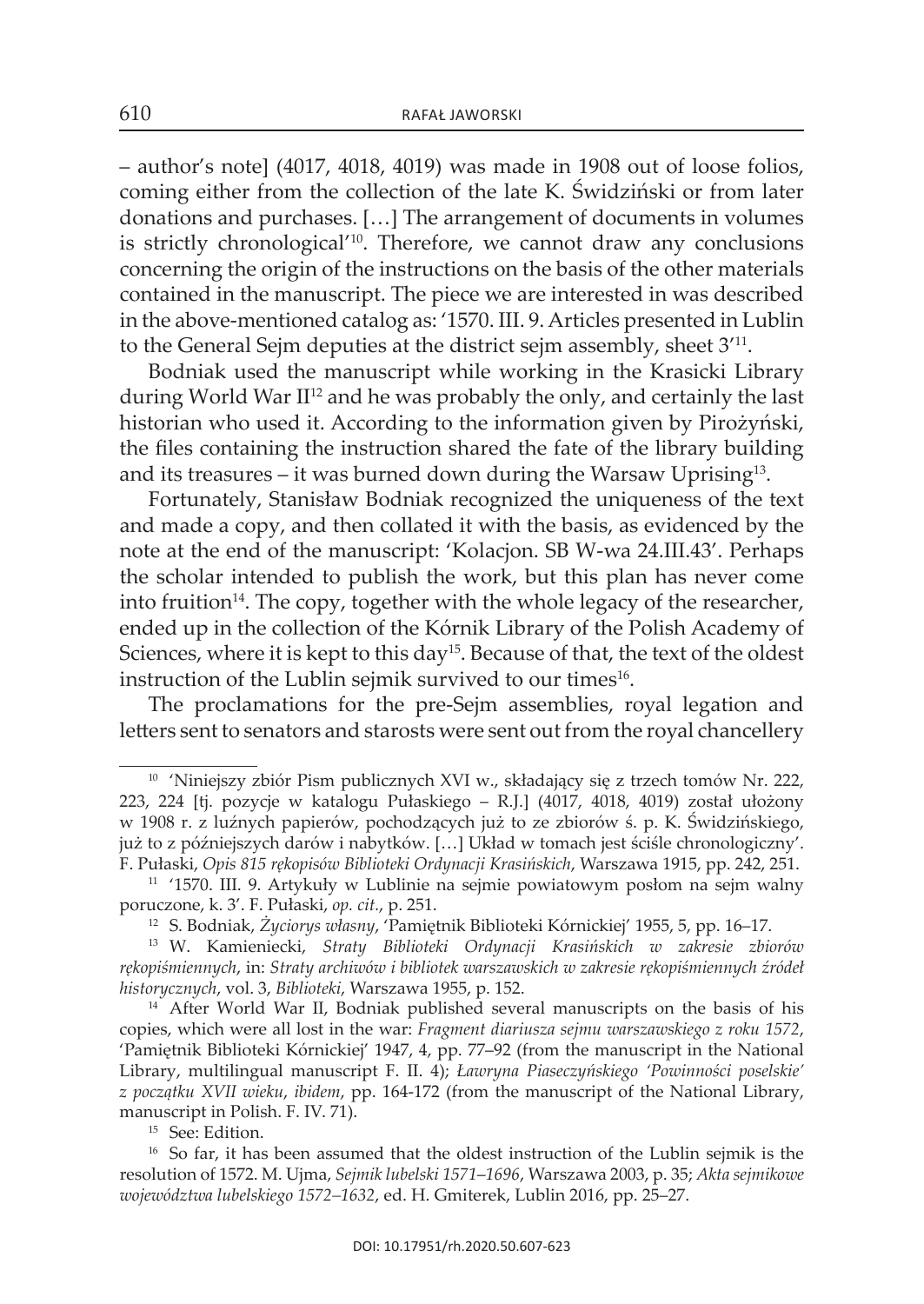on 8 February 1570. The Sejm was convened to Warsaw on 16 April, and the preceding district sejmiks were to be held on 9–15 March, while the general sejmiks were to assemble between 20 March and 6 April 1570<sup>17</sup>.

The point of reference for the analysis of the deputies' instructions is primarily the royal proclamation $18$ . It can certainly be treated as an expression of the monarch's stance on the most important matters to be covered during the Sejm, but it is not devoid of propaganda elements, which in this case was war propaganda<sup>19</sup>. When adopting the instructions for their deputies, the nobility gathered during the lublin sejmik referred to the royal expectations concerning the sejm, described in the proclamation. Let us note here that these references were often not straightforward; moreover, some issues were completely omitted, while others – often drastically different from the proposals and intentions of the monarch – were introduced. This is also the case with the 1570 Lublin instruction.

In the first part of the proclamation, the king reminded about the establishment of the Polish-lithuanian commonwealth in lublin and the importance of this act for Poland and lithuania, as well as the need to solve a number of issues that were not resolved during the Lublin debates<sup>20</sup>. For the lublin nobility, the deliberations about the union gave them an opportunity to request a certified copy of the act signed in lublin together with documents confirming incorporation of volhynia, Podolia and kiev lands to the Kingdom. The nobility attending the sejmik claimed that the lack of the above documents makes it impossible to establish the new borders and the affiliation of the disputed areas. what is more important, new misunderstandings have now been added to the long-standing disputes concerning the Polish-lithuanian borderland, resulting from the enigmatic provisions in said acts, which transferred Podolia and volhynia to the Kingdom<sup>21</sup>. In the aforementioned article, the nobility demanded an explanation of the situation of the area referred to as the 'wohyń-łomazy

<sup>17</sup> Dates after: *Posłowie*, p. 191.

 $18$  We have two identical texts of the proclamation addressed to the sejmiks: Archiwum Główne akt Dawnych, Metryka koronna, ref. no. 107, pp. 466–475 (*Instructio nuntiis ad conventus particulares in Maiorem Poloniam, Ducatum Masoviae, in Prussiam et terras Podlechiae*); ref. no. 108, sheets 169a–177 *(Instructia na sejmiki powiatowe roku 1570 dana*) . In the following part of the paper, I cite the text from the volume of the ref. no. 108 of the crown Metrics [hereinafter: *Instructia*].

<sup>&</sup>lt;sup>19</sup> On the role of proclamations in shaping public opinion, see: R. Gałaj-Dempniak, *Propaganda wojenna w Rzeczypospolitej w świetle literaturze staropolskiej w XVI*–*XVII wieku*, szczecin 2008, pp. 49–52.

<sup>20</sup> *Instructia*, sheets 169a–170v.

<sup>21</sup> a. wilkiewicz-wawrzyńczakowa, *Spory graniczne polsko-litewskie w XV–XVII w.*, 'wiadomości studium Historii Prawa litewskiego' 1938, 1, pp. 179–198.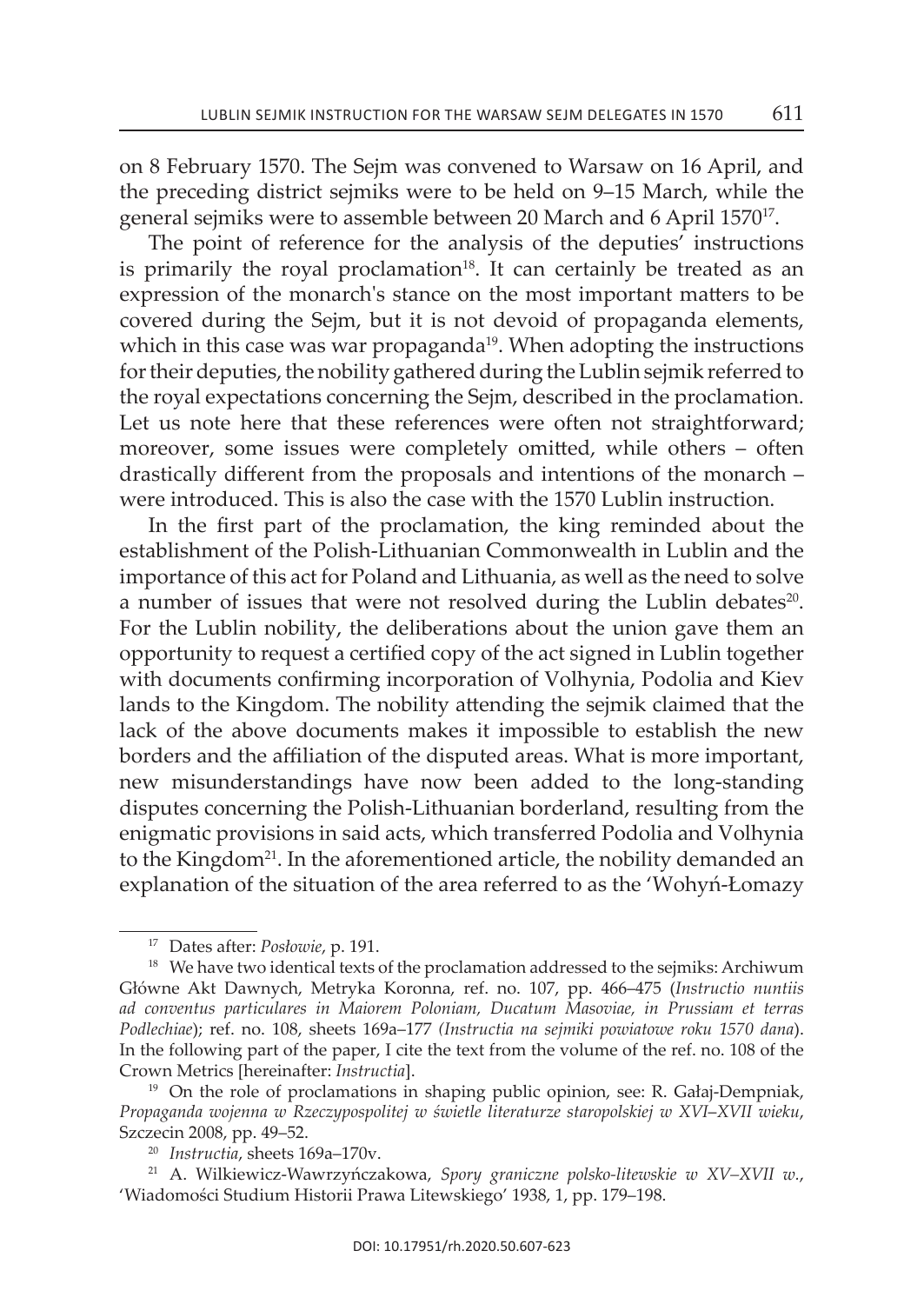route', which has changed its nationality several times since the end of the 13th century. when the Union of lublin was concluded, wohyń and łomazy, together with their adjoining territories, were located in Brześć (Brest) voivodeship, or within the borders of the Grand Duchy. On the occasion of the incorporation of Podlasie into the kingdom and the border correction made at that time, the route changed its ownership and was now located in Podlaskie voivodeship. The uncertainty of the borderline was further exacerbated by the disputes of the local estate owners concerning the assignment of individual estates to the territory of the kingdom of Poland or the Grand Duchy of Lithuania. The protracted dispute, involving many institutions, was eventually resolved in 1638<sup>22</sup>.

It is particularly worthy of note that the sejmiks have prohibited their delegates to the General Sejm from making any decisions on key issues brought up in the proclamation, obliging them to focus only on the debates, the outcome of which they should 'bring here (...) to their brothers'23, and leave the decision making to the sejmik, thus postponing it to the next Sejm assembly. Such solution (especially in tax matters) stood in stark contrast to the royal plans.

Regarding the matter of the kwarta tax, the nobility attending the sejmik ordered their deputies to limit themselves only to collecting information on how they would 'collect it and spend it'24 . The position of the nobility regarding the issues of treasury and monetary reform as discussed in the royal proclamation was similar – here, too, the deputies were to listen to the opinions of deputies of other sejmiks, without making any binding decisions. The sejmik was only clear and decisive with regards to one matter, namely, if any new taxes were to be imposed on the nobility, the deputies 'must ensure that any such description, estimation or measure does not happen'25*.* Giving priority to the matter of religion over finances or tax collection matters resulted in the sejm assembly ending without coming to a consensus on the necessary tax collection for the purposes of the war or resolving the financial issues of the state<sup>26</sup>.

<sup>&</sup>lt;sup>22</sup> H. Lulewicz, Gniewów o unię ciąg dalszy. Stosunki polsko-litewskie w latach 1569–1588, warszawa 2002, p. 53; D. Michaluk, *Między Koroną a Litwą: kształtowanie się terytorium ziemi mielnickiej w XVI–XVII wieku*, in: *Granice i pogranicza. Historia codzienności i doświadczeń*, vol. 1, eds. M. liedke, j. sadowska, j. trynkowski, Białystok 1999, pp. 55–69; o. Halecki, *Przyłączenie Podlasia, Wołynia i Kijowszczyzny do Korony w roku 1569*, kraków 1915, pp. 230–231.

<sup>23</sup> 'tu (…) do braciey przynieść mają'.

<sup>24</sup> 'ją (…) zbierają i jako ją szafują'.

<sup>25</sup> 'pilnie strzec panowie posłowie mają, aby ta lustracja albo pomiar albo szacunk nie był'.

<sup>&</sup>lt;sup>26</sup> In an attempt to obtain funds for war and paying the military, the King was forced to make the decision to pay a contribution from crown and church estates j. Pirożyński, *op. cit.*, pp. 52–54.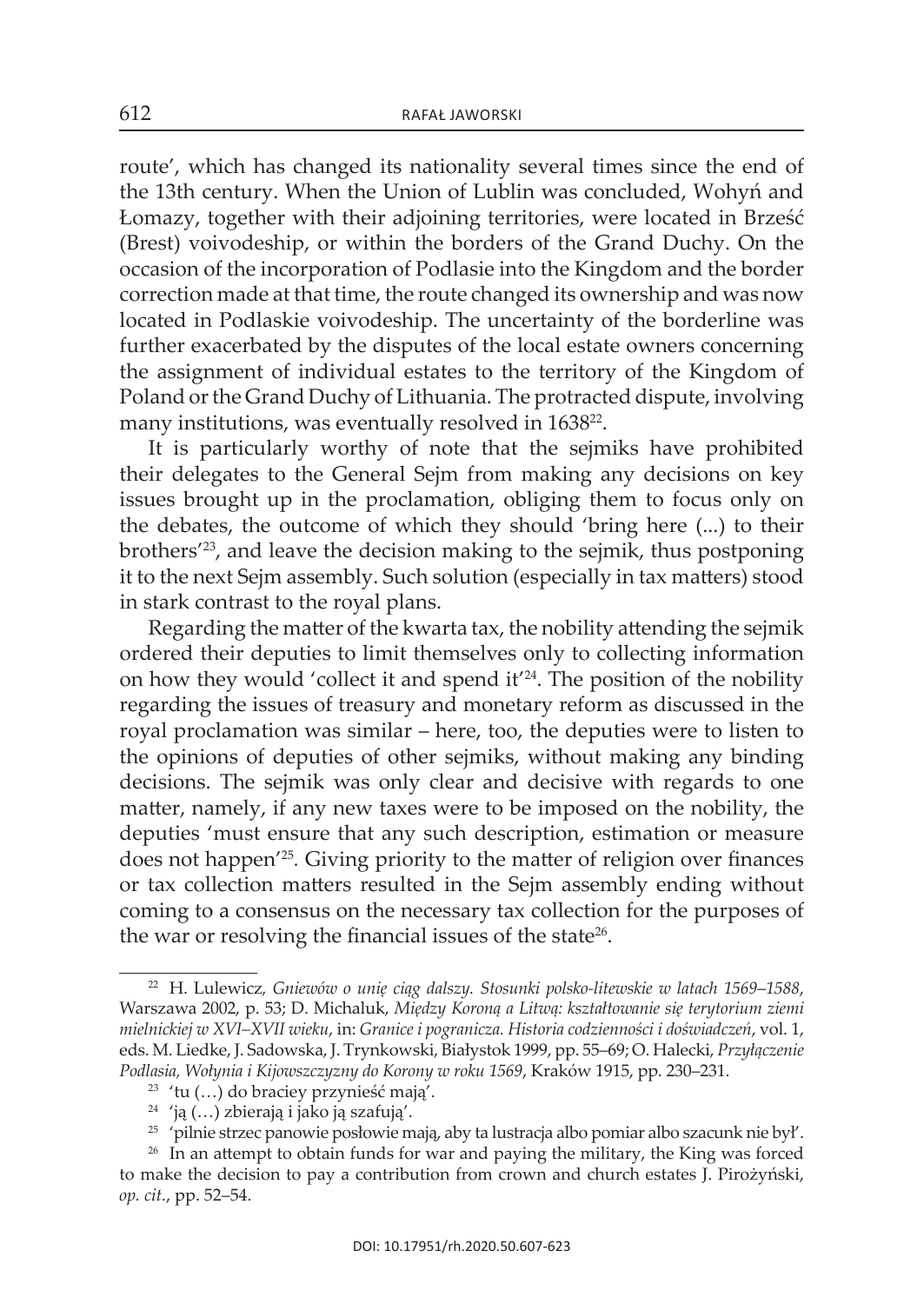Sigismund Augustus instructed the deputies to regulate the situation of the royal progeny . Securing the capital for potential future descendants of the king was a matter of personal importance for the monarch. after the transfer of the hereditary rights to the Grand Duchy of lithuania to the kingdom of Poland on behalf of the king and his heirs by the act of 13 March 1564, this issue had to be resolved $2^7$ . The Lublin sejmik only vaguely promised that Sigismund's progeny 'would be justly secured'<sup>28</sup>. It was only emphasized that any estates and properties granted to such heirs should preferably not be located on the territory of the kingdom. This meant that – by default – any property granted to the descendants of the Jagiellon family should be made at the expense of the Grand Duchy of Lithuania. In other known instructions we find a similarly evasive stance concerning this manner, and  $-$  as we may infer from the Sejm journal, it prevailed during the Sejm – the deputies did not intend to make any binding decisions regarding this matter, only reassuring that the commonwealth will take proper care of the future of the king's descendants<sup>29</sup>.

In the instruction concerning the organization of the state during the future interregnum and the election of a new ruler, the lublin nobility allowed its delegates to decide with other deputies on the time and place of the election, also postponing coming up with more detailed solutions to the next Sejm. Like in the case of the material security of the royal children, they did not want to make any specific decisions on these matters in a situation where a living monarch could influence the final shape of the adopted solutions. This view was also shared by the parliament during the Sejm assembly $30$ .

Foreign policy, which was the most widely represented issue in the royal proclamation next to the Union of lublin, was given relatively little attention in the instruction. This is mainly due to the fact that the issue of the conflict with Moscow and the related Baltic issues raised in the document was far removed from the areas of interest of the lublin nobility at that time<sup>31</sup>. This happened despite the king's attempt to demonstrate that the lack of a decisive response to Moscow's actions on the Baltic Sea may lead to the marginalization of the port of Gdańsk, the consequences of which

<sup>&</sup>lt;sup>27</sup> Akta unii Polski z Litwą, eds. S. Kutrzeba, W. Semkowicz, Kraków 1932, pp. 179-180.

<sup>28</sup> 'uczciwie opatrzone będzie'.

<sup>&</sup>lt;sup>29</sup> J. Pirożyński, op. cit., p. 56; H. Lulewicz, Gniewów, p. 65.

<sup>30</sup> j. Pirożyński, *op. cit.*, pp. 57–58.

<sup>&</sup>lt;sup>31</sup> On the matter of the Baltic Sea in political discourse during the period of rule of the last jagiellon, see: s. Bodniak, *Morze w głosach opinii w dawnej Rzeczypospolitej*, 'Rocznik Gdański' 1930, 4, pp. 68–71.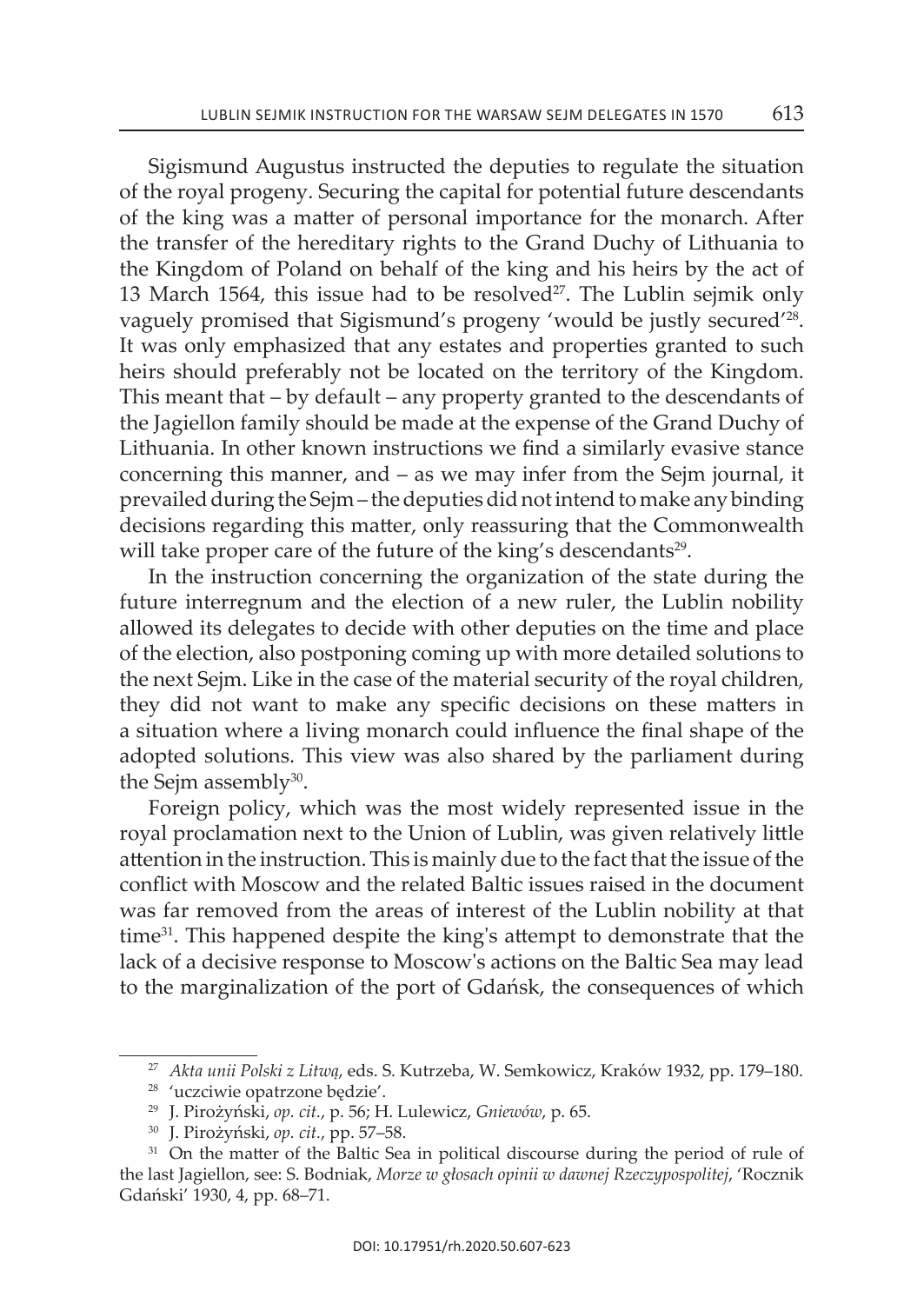would be felt by the nobility throughout the entire Commonwealth<sup>32</sup>. The seimik of the Lublin voivodeship adopted a wait-and-see stance, hinging any further steps on the outcome of the mission sent to Moscow just beforehand. According to the instructions, the monarch should take all the necessary actions, provided, however, that this does not place an undue 'burden on the commonwealth'33 .

Particularly important in the sejmik instructions are the issues related to the legal situation of the supporters of the reformation . Although the nobility managed to achieve the abolition of the execution of judgments of church courts, there was still a number of issues considered important from the Protestants' point of view, in particular concerning the relations between the nobility (and not only the ones who took the side of the Reformation) and the Catholic Church<sup>34</sup>. The nobility of the Lublin voivodeship, which included believers of different religions, was vitally interested in *compositio inter status*, which was the legal regulation of the relations between the nobility and the catholic clergy, which was often reflected in the instructions for the deputies<sup>35</sup>.

The starting point for debating these issues, which were omitted by Sigismund Augustus in the royal proclamation $36$  despite his assurances made to the deputies for the General sejm in lublin, was the topic of judicial reform. The king assumed that the Sejm would improve the system of appeals to the king as the supreme judge37. However, the debates in sejmiks, and later during the Sejm assembly, went in a completely different direction. The Lublin sejmik, just like the nobility of Małopolska, used the instructions to call for excluding the clergy from having any jurisdiction

<sup>32</sup> *Instructia*, sheet 172.

<sup>33</sup> 'uciężeniem Rzeczypospolitej'.

<sup>&</sup>lt;sup>34</sup> For the information on the background of the conflicts between the nobility and the clergy, along with a discussion of the arguments used by both sides and the literature on the subject, see: U. augustyniak, *Państwo świeckie czy księże? Spór o rolę duchowieństwa katolickiego w Rzeczypospolitej w czasach Zygmunta III Wazy. Wybór tekstów*, warszawa 2013, pp. 22–43. contrary to its title, this work provides a very broad historical background.

<sup>&</sup>lt;sup>35</sup> On the involvement of the Lublin sejmik in the Reformation, see: T. Romaniuk, *Działalność polityczno-reformacyjna szlachty różnowierczej na sejmiku lubelskim w latach 1575– 1648*, 'Rocznik lubelski' 1975, 18, pp. 33–51; idem, *Rola i znaczenie szlachty różnowierczej na sejmiku lubelskim w latach 1575–1648*, in: *Studia z epoki Renesansu*, ed. H. zins, warszawa 1979, pp. 267–284; H. Gmiterek, *Problemy różnowierstwa na forum sejmiku lubelskiego do połowy XVII w.*, in: *Studia z dziejów Rzeczypospolitej szlacheckiej*, 'acta Universitatis wratislaviensis' 1988, 945, Historia 66, pp. 161–170; w. Śladkowski, *Skład społeczny, funkcjonowanie i ideologia sejmiku lubelskiego w latach 1572–1648*, 'annales Universitatis Mariae curie-skłodowska. sectio F' 1957, 12, pp. 129–156.

<sup>36</sup> j. Pirożyński, *op. cit.*, p. 9.

<sup>37</sup> *Instructia*, sheet 177.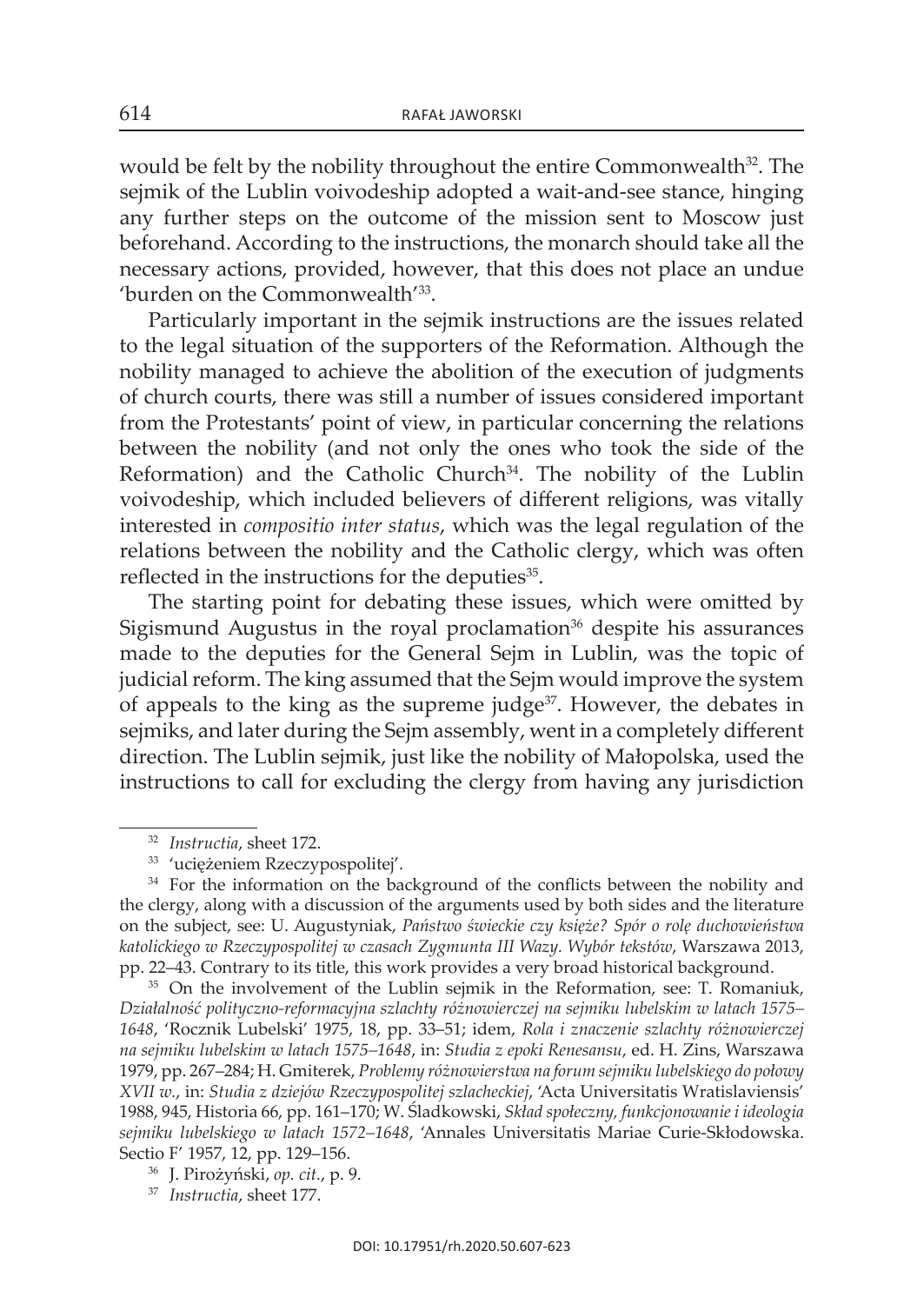over laypeople, namely to deprive the church and the catholic clergy of any jurisdiction over persons who were not clergy<sup>38</sup>.

another problematic area, somewhat linked to the issues concerning the judiciary, was the matter of tithes. The nobility, who took the side of the Reformation, refused to pay it, thus impacting the bottom line of the church, and – as a consequence – its political standing. in the laudas, the nobility of lublin followed in the footsteps of their krakow counterparts in calling for the king to prevent the sentencing of the nobility for unpaid tithes, claiming that it was not a tax $39$ .

in the context of disputes concerning *compositio*, the final article of the lublin instruction is particularly worthy of note, as it protests against the practice of issuing 'unjustified permits'<sup>40</sup> by the secular authorities. according to the nobility, it restricted their capabilities of exercising their rights as patrons of parish churches. with the help of the permits, the church tried to defend itself against removing priests from churches and turning them into congregations $41$ .

as an example of the use of the abovementioned permits, the lublin instruction referred to a dispute over the parish church in the noble town of Drzązgów (Drzazgów, Drążków) in the stężyca district, located in the Sandomierz voivodeship. The owner of the town, Calvinist Mikołaj kłoczowski, the heir of Ułęże and Grabowiec, a land court official from Stężyca $42$  has been making attempts to take over the church building since mid-1560s<sup>43</sup>. A local parish priest, Stanisław Lędzki (Łędzki), who

<sup>&</sup>lt;sup>38</sup> It was not a new demand: A. Sucheni-Grabowska, Spory królów ze szlachtą w złotym *wieku. Wokół egzekucji praw*, kraków 1988, pp. 23–26; ł. Godlewski, *Szlachta a duchowieństwo podczas panowania Zygmunta Starego*, 'Białostockie teki Historyczne' 2014, 12, pp. 37–59.

<sup>39</sup> ł. Godlewski, *Spory szlachty o dziesięciny i jurysdykcję duchownych na sejmach egzekucyjnych 1562–1565*, 'Białostockie teki Historyczne' 2013, 11, pp. 51–70.

<sup>40</sup> 'glejtow niesłusznych'.

<sup>&</sup>lt;sup>41</sup> For the views of the nobility about the ownership rights to temples among noblemen, see: H. wyczawski, *Studia nad wewnętrznymi dziejami kościelnymi w Małopolsce na schyłku XVI w.*, 'Prawo kanoniczne' 1964, 7, 1–2, pp. 69–70.

<sup>&</sup>lt;sup>42</sup> See details below, annotation 49. A more famous figure is Mikołaj's brother, Piotr kłoczowski (kłoczewski) of the Rawicz coat of arms (ca. 1541–1580), royal secretary, castellan of zawichoja from 1577, starost of Małogoszcz, diplomat in the royal service, closely related to jan Firlej, Grand Marshal of the crown, one of the main proponents of the reforms of the kingdom. Both brothers were matriculated at the University of wittenberg in 1554. Piotr's relationship with the Reformation is evidenced by the fact that he was the patron of the congregation in kłoczew. However, ca. 1569 he returned to catholicism. R. Żelewski, *Kłoczowski Piotr*, in: *Polski Słownik Biograficzny*, vol. 13, kraków 1967–1968, pp. 52–54.

<sup>&</sup>lt;sup>43</sup> According to Henryk Merczyng's information, it can be concluded that already ca. 1566 kloczowski wanted to remove a catholic priest from his church in the village of Drzązgow. H. Merczyng, *Zbory i senatorowie protestanccy w dawnej Rzeczypospolitej*, warszawa 1904, p. 51; j. Bukowski, *Dzieje reformacyi w Polsce od wejścia jej do Polski aż do*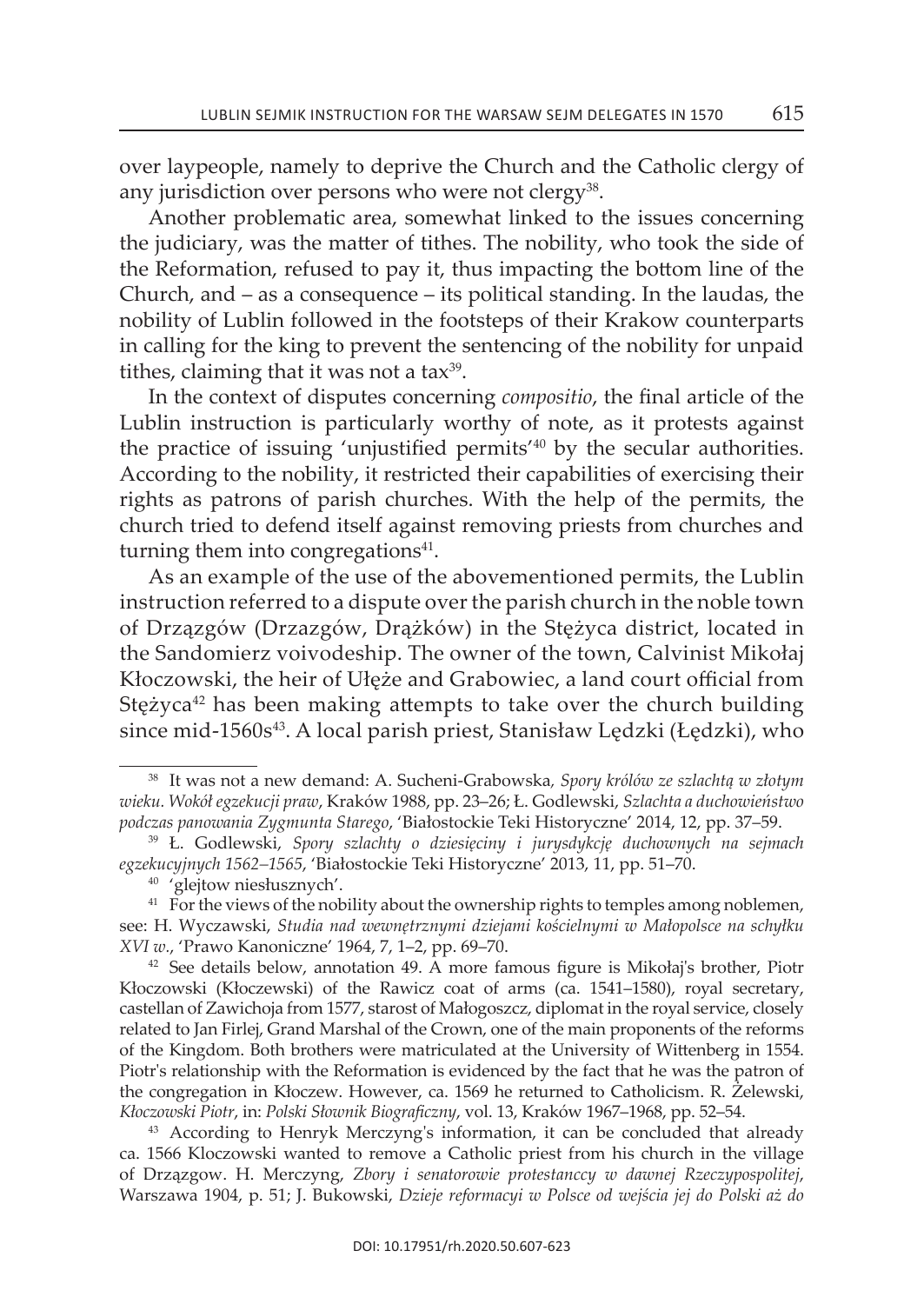was at the same time the dean of Przemyśl deanery, vehemently opposed these plans. Despite the fact that in 1570, the parish priest managed to block the change of ownership of the church (perhaps with the help of the already mentioned 'unjustified permits'), eventually kłoczowski took over the church. During a visitation of the diocese of krakow, carried out in 1591–1599, a note was made concerning Drzązgów that 'ecclesia parochialis [...] prophanata per Nic. Kłoczowski [...] omnibus clenodii, argento, apparatibus omnique decore suo spoliata. administratur per haeresiarcham Paulum et per eundem agri coluntur'44 . it seems that in this case, the religious dispute was also linked with neighbourhood conflicts – lędzki family estate was adjacent to the kłoczowski family property, and the nearby Ułęże (Wlyezye) was co-owned by them<sup>45</sup>. In 1561, one of stanisław's brothers, klemens (also known as krzysztof), sued the kłoczowski family for their land. łukasz lędzki, in turn, supported the priest's brother in a dispute over the church<sup>46</sup>. Łukasz's involvement may prove that both kłoczkowski and lędzki families were the patrons of the church in question. The information we have concerning their dispute is quite fragmented and certainly needs further exploration. It is also worth noting that Kłoczowski, a landowner in sandomierz voivodeship, was also supported by the lublin nobility, which proves that the dispute over the church in Drzązgów was quite well-known at the time.

The comparison of the issues raised in the lublin instruction with the few other preserved sejmik instructions issued before the Sejm in 1570 allows one to state that the opinions and demands of the lublin nobility are consistent with them, with certain focus on religious matters, while other issues were mostly neglected and pushed to the sidelines . This can be also seen during the assembly of the warsaw sejm, where – despite the king's best efforts – the conflict over *compositio inter status* dominated the Sejm debates to such an extent that its only result was a postponement of all unsettled matters until the next Sejm<sup>47</sup>.

*jej upadku*, vol. 1, *Początki i terytoryalne rozprzestrzenienie się reformacyi*, warszawa 1883, pp. 627, 682; j. łukaszewicz, *Dzieje kościołów wyznania helweckiego w dawnej Małej Polsce*, Poznań 1853, p. 329 (Drzązgów, no details).

<sup>44</sup> cited after: a. Dunin-wąsowiczowa, *Kościoły zajęte przez różnowierców*, in: *Atlas historyczny Polski. Województwo sandomierskie w II połowie XVI wieku*, ed. w. Pałucki, part 2, *Komentarz, Indeksy*, warszawa 1993, p. 62, annotation 134.

<sup>45</sup> *Lustracja województwa sandomierskiego 1564*–*1565*, ed. w. ochmański, wrocław 1963, p. 203.

<sup>46</sup> a. Boniecki, *Herbarz polski*, vol. 10, warszawa 1907, p. 161; *Akta synodów różnowierczych*, vol. 3, *Małopolska 1571*–*1632*, ed. M. sipayłło, warszawa 1983, p. 59.

<sup>47</sup> j. Pirożyński, *op. cit.*, pp. 41–60.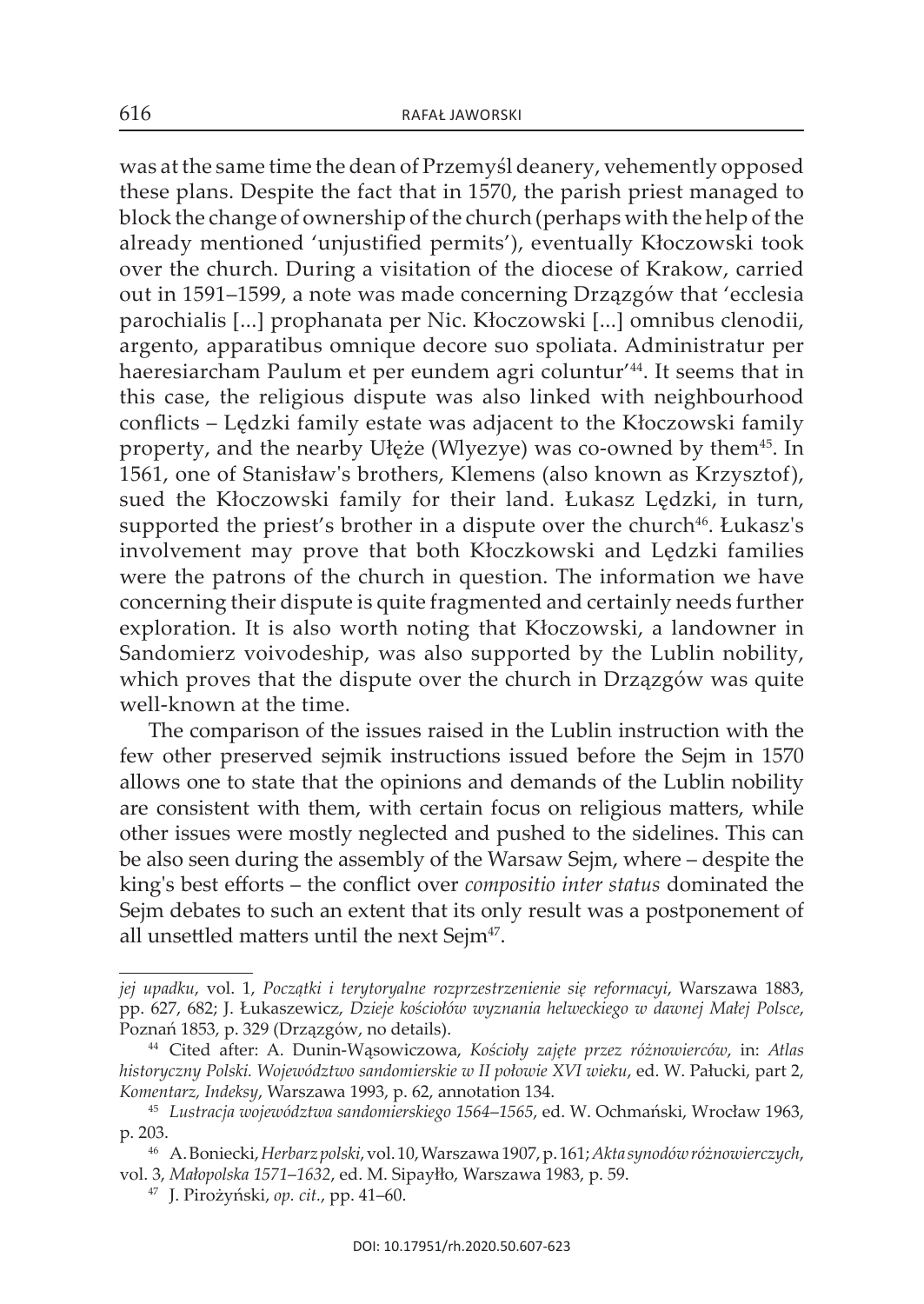The value of the instruction as a historical source makes it worthwhile to publish the copy of the instruction made by stanisław Bodniak in the form of a publication. Perhaps the following years will bring new sources, not yet known in the academic world, allowing us to further explore the first Sejm of the Polish–Lithuanian Commonwealth<sup>48</sup>.

## eDition

**Original:** warsaw, krasiński library, ref. 4018, no. 3, f. 3 (destroyed in August 1944) .

**Copy:** Kórnik, Library of the Polish Academy of Sciences, manuscript BK 11586/3, unnumbered sheets. A handwritten copy from the **Original** document made by stanisław Bodniak during world war ii. at the end of the document, a written note can be seen with the same handwriting as the rest of the text: *Kolacjon. SB W-wa 24.III.43*

**note:** The text was prepared in accordance with the recommendations of the publishing instructions for historical sources dating back from the 16th to mid-19th century49 . Due to the destruction of the **original** document the **copy** was used as the basis for this paper. For this reason, the text has not been modernized, despite it being recommended by the instruction .

## Articuli które panowie szlachta w Lublinie na sejmie powiatowem<sup>50</sup> die 9 mensis Martii in anno 1570 posłom swem na siem walny koronny warszawski poruczeła

 1 articul: aby listy na unią i na wrocenie do korony wołynia, Podlasia i kijowa autenytice pod pieczęcią koronną i pod ręką krola jego Miłości tu do powiatu z tego sejmu przynieśli. aby sie też doskonale wy-

<sup>48</sup> the publishers of the documentation of the 1570 Proszowice sejmik wrote, unfortunately, very briefly, that in the manuscript (Rossiyskiy Gosudarstvennyy arkhiv Drevnikh aktov, section Xii, Group 12, ref. no. 6) in addition to issued materials of the Proszowice sejmik (pp. 42–52), there are 'inne materiały  $[...]$  sejmu 1570 r. (k. 101–106)' ['other materials […] of 1570 sejm (sheets 101–106)']. B.n. Floria, i. kaniewska, *op. cit.*, p. 195.

<sup>49</sup> *Instrukcja wydawnicza dla źródeł historycznych od XVI do połowy XIX wieku*, ed. k. lepszy, wrocław 1953.

<sup>&</sup>lt;sup>50</sup> Regarding the subject of referring to the Lublin sejmik as a district sejmik, when in fact in was a voivodship sejmik, see: M. Ujma, *op. cit.*, p. 22.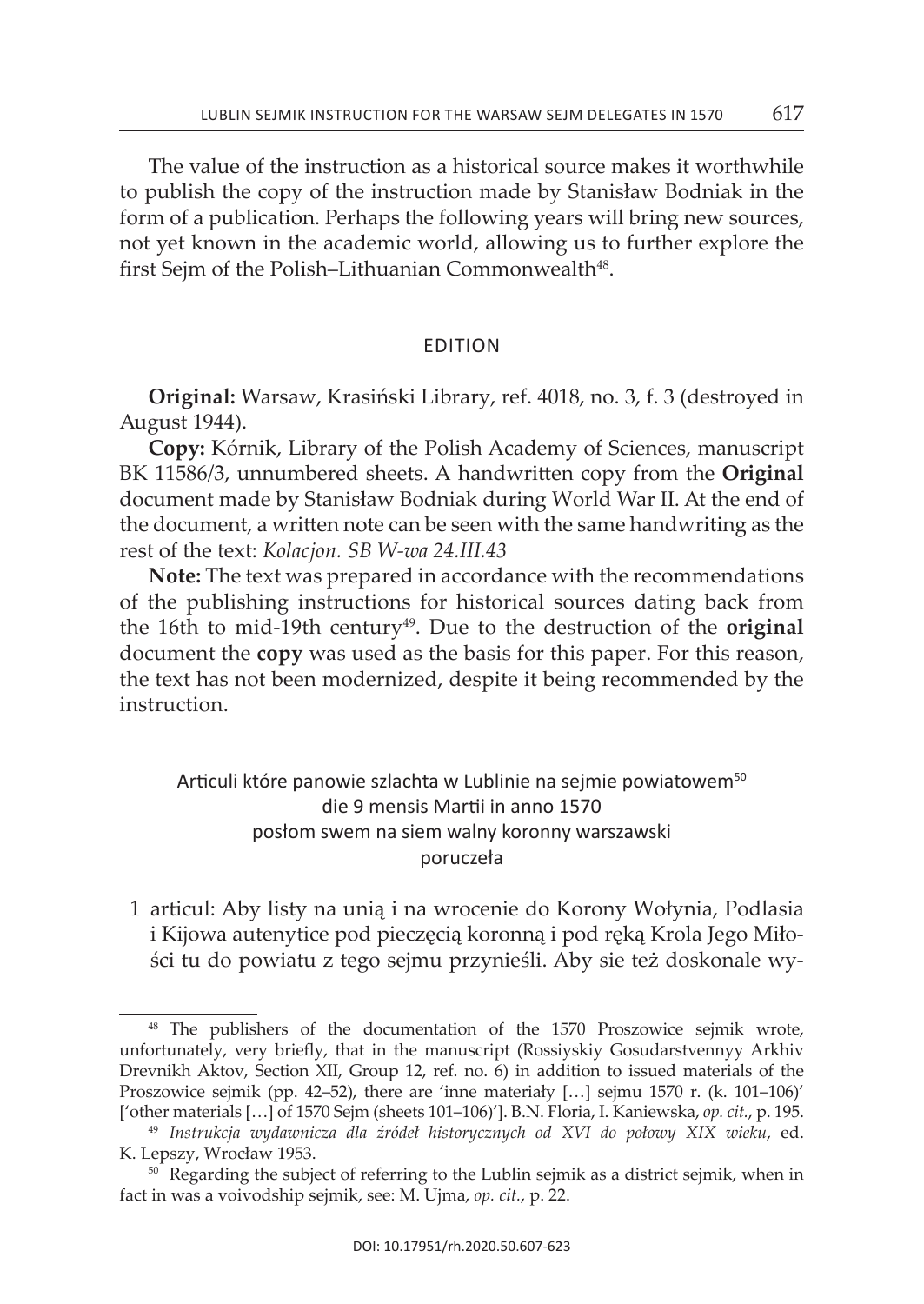wiedzieli i dojrzeli, przecz Łomazy<sup>51</sup> i Woin<sup>52</sup> które za dekretem Krola jM do korony przywrocone, do lubelskiej ziemi nie należą ani się też tu pozywają i poborow nie dają. czego sie też mają domowić *ex nunc* już do korony przysłuszali i tu sie pozywali, ponieważ to jest rzecz jawna, iż sie przedtem pozywali.

- 2 articul: około czwartej części z dobr j kr M panowie posłowie sie tego dowiedzieć mają, jeśli ją dobrze a jeśli ze wszytkich dobr krolewskich wybierają i jako ją szafują i k'temu jeśli nie we wszem konstytucyji około nieuczynionej na wszem dosyć stało, a mają też z drugiemi prosić krola jM aby raczył te czwartą część, ktorą pozwolił ze wszech dobr swych na obronę Rzeczypospolitej kazać doskonale wydawać starostom nieprzestępując hipoteki ani z inszych obyczajow, ponieważ to raz Rzeczypospolitej dać raczył. A gdzieby tego u Krola JM uprosić nie mogli, aby sie w żadną rzecz iną nie wdawali a do nas braciej swej sobie wzięli *ad melius informandum* .
- 3 articul: Panowie posłowie wyrozumiawszy z poselstwa moskiewskiego53, co przyniosą, jeśli pokoj, jesli niepokoj, niech wedle potrzeby z drugimi posły inych ziem sie zgadzają i o tem radzą, wszakże aby poboru nie przynosili, ponieważ jeszcze *non constat*, na coby przeszłego sejmu wyszafować miano. A z temi sie niechaj zgadzają, ktorzy lepiej chcieć będą. A szacunku aby nie przynosili.
- 4 articul: O zabronieniu navigatiey narewskiej<sup>54</sup> panowie posłowie mają

<sup>51</sup> łomazy – former town (currently a village) on the zielawa River, in former Brześć district (Brest litovsk voivodeship), and then (from 1569) in Podlaskie voivodeship. the largest town of the so called wohyń-łomazy route. References – see: annotation 22.

 $52$  Wohyń (Wojń) – former town (currently a village) in former Brześć district (Brest litovsk voivodeship), and then (from 1569) in Podlaskie voivodeship, located on the so called wohyń-łomazy route. References – see: annotation 22.

<sup>&</sup>lt;sup>53</sup> A mission from the Commonwealth sent to Moscow, headed by Jan Krotoski, Voivode of inowrocław, and Mikołaj talwosz, castellan of Minsk, which finally concluded a three-year truce on 29 June 1570 (until June 1573) . The emissaries returned from Moscow in the second half of august 1570. see: Н.Н. Бантыш-Каменский, *Обзор внешних сношений России (по 1800 год)*, part 3, *(Курляндия, Лифляндия Эстляндия, Финляндия, Польша и Португалия)*, Москва 1897, p. 101; R. Żelewski, *Dyplomacja polska w latach 1506–1572*, in: *Historia dyplomacji polskiej*, vol. 1, *Połowa X*–*1572*, ed. M. Biskup, warszawa 1980, pp. 703–704; j. natanson-leski, *Dzieje granicy wschodniej Rzeczypospolitej*, part 1, *Granica moskiewska w epoce jagiellońskiej*, *Rozprawy Historyczne Towarzystwa Naukowego Warszawskiego*, vol. 1, no. 3, ed. M. Handelsman, lwów–warszawa 1922, pp. 176–183; H. Grala, *Dyplomacja z upominkami w tle (Wokół ceremoniału dyplomatycznego w stosunkach polsko-moskiewskich XVI–XVII w.)*, in: *Skarby Kremla. Dary Rzeczpospolitej Obojga Narodów. Wystawa ze zbiorów Państwowego Muzeum Historyczno-Kulturalnego 'Moskiewski Kreml'*, warszawa 1998, pp. 47–53; idem, *Upadek 'moskiewskiego kanclerza'. Iwan Wiskowaty i Iwan IV w 1570 r.*, 'kwartalnik Historyczny' 1994, 101, 1, pp. 60–63.

<sup>&</sup>lt;sup>54</sup> On the subject of Moscow's activity in the Baltic Sea and the captain's fleet at the service of ivan the terrible, see: R. Gaziński, *Die Kaperflotte von Iwan IV. dem Schrecklichen*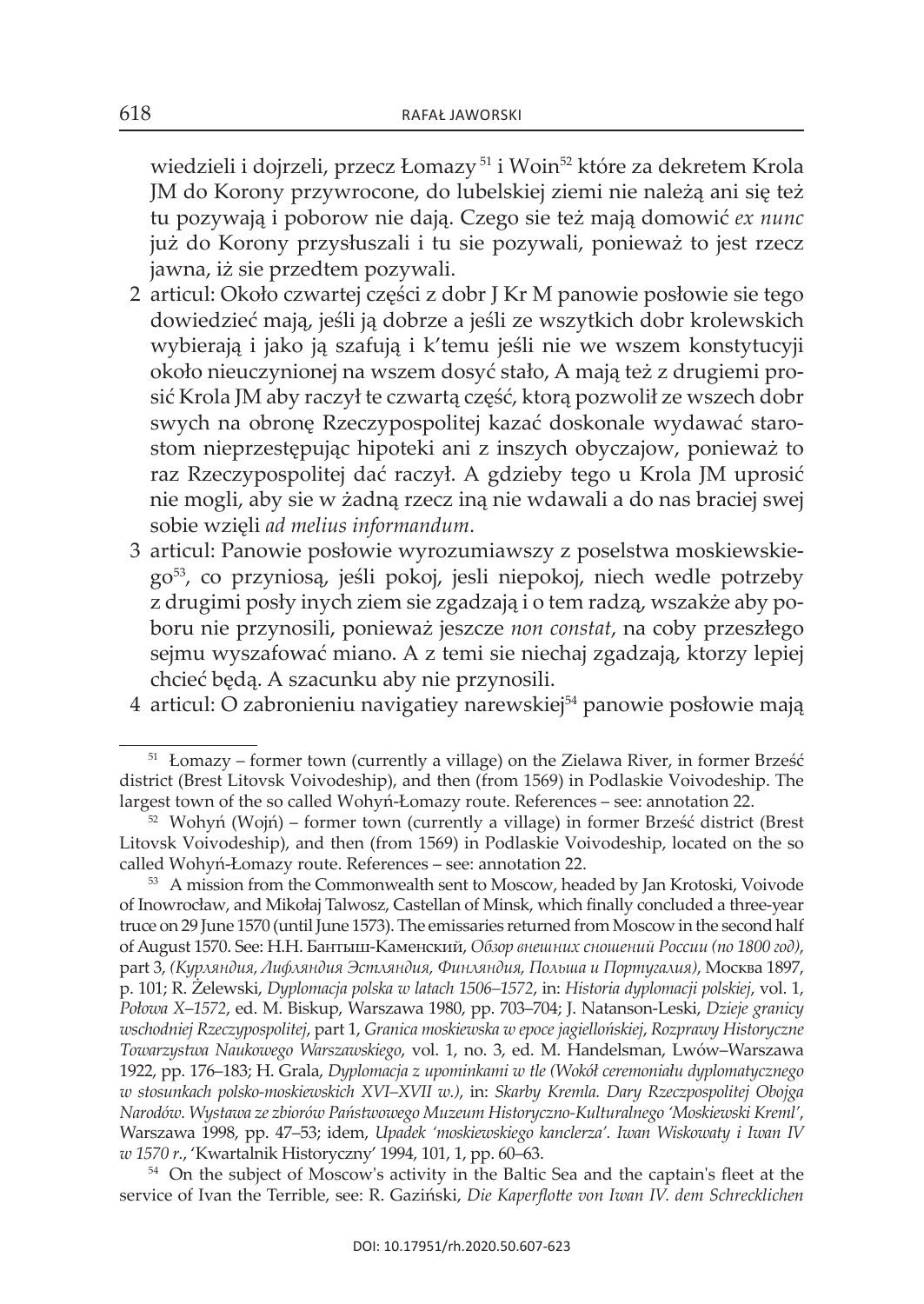tam tych spraw głębiej sie z inszemi posły wywiedzieć i jakoby sie ta navigatia mogła zabronić, mają *modum* szukać i coby nie było z uciężeniem Rzeczypospolitej o zabronieniu tej nawigatiy mają postanowić. a gdzieby baczyli co być z uciężeniem Rzeczypospolitej, tedy w tem mają sobie wziąć do nas braciej swej.

- 5 articul: o opatrzeniu krolewskim i potomstwa jego ofiarować to mają panowie posłowie, iż gdzieby było potomstwo krola jM na świecie, iżby nie radniej nikogo inego mieli panem, jeno własne potomstwo jkM, zwłaszcza ktoreby się na to godziło. A gdzieby też wzięto nie było na krolestwo, tedy jednak tak jako przed tem za przednich krolow bywały potomstwa ich opatrowane, tak i jkM potomstwo uczciwe opatrzone będzie. ażeby udziały w koronie miały być, prosić mają, aby jkM tego po nich mieć nie raczył, gdyżby to nie mogło być bez szkody wielkiej i bez dismembraciy koronnej, zaczemby i *periculum* niemałe koronie przyść mogło, a nadto dalej sie w żadne udziały niewdawać mają. A byłoby co od jkM podanego, tedy sobie do braciej brać mają a informatiyei.
- 6 articul: Do *modo electionis regis* mają panowie posłowie z inszemi posły namawiać ostrożnie *de interregno et de modo eligendi regis* a nie inego, wszakże oni wszytki namowy pospolite sejmowe tu do braciej nic nie konkludując, przynieść mają. o miejsce *electionis regis* postanowić i o nim konstytucią uczynić mogą.
- 7 articul: o skarbie pospolitem panowie posłowie z inszemi namawiać mają a nic nie konkludować, ty namowy spolne sejmowe tu do braciej odnieść.
- 8 articul: *De modo iudiciorum* i sprawiedliwości mają panowie posłowie z innemi *modum* sprawiedliwości namawiać i konkludować, wszakże tak, aby księża nie byli mieszani *inter personas iudiciales* to jest aby *saeculares* tylko byli *iudices* obierani a nie księża, a k'temu aby sędziowie przysięgli a nie dożywotni.
- 9 articuli: o dziesięciny mają panowie posłowie sie starać i krola jM prosić, aby nas do tego nie cisnął, abyśmy je dawać mieli, ani ich sam raczył od księżej przymować a nie potem *tanquam pro re fisci* czynić, ponieważ by to było z ubliżeniem naszych wolności i te, które tak spozywano, i skazano aby raczył z tego wypuścić.
- 10 articul: O obyczaju sprawiedliwości wydawania poboru mają panowie posłowie *modum* szukać z inszemi, jakoby pobor sprawiedliwie był

*im Lichte von Akten des Herzoglich Stettiner Archiv*, 'studia Maritima' 2013, 26, pp. 29–37; R. jaworski, *Listy ruskie króla Zygmunta II Augusta do Mikołaja Radziwiłła Rudego z lat 1568–1571 ze zbiorów Muzeum Konstantego Świdzińskiego (Biblioteka Ordynacji Krasińskich)*, 'Zeszyty Naukowe Uniwersytetu Jagiellońskiego' 2019, Prace Historyczne 146, 1, pp. 268, 273.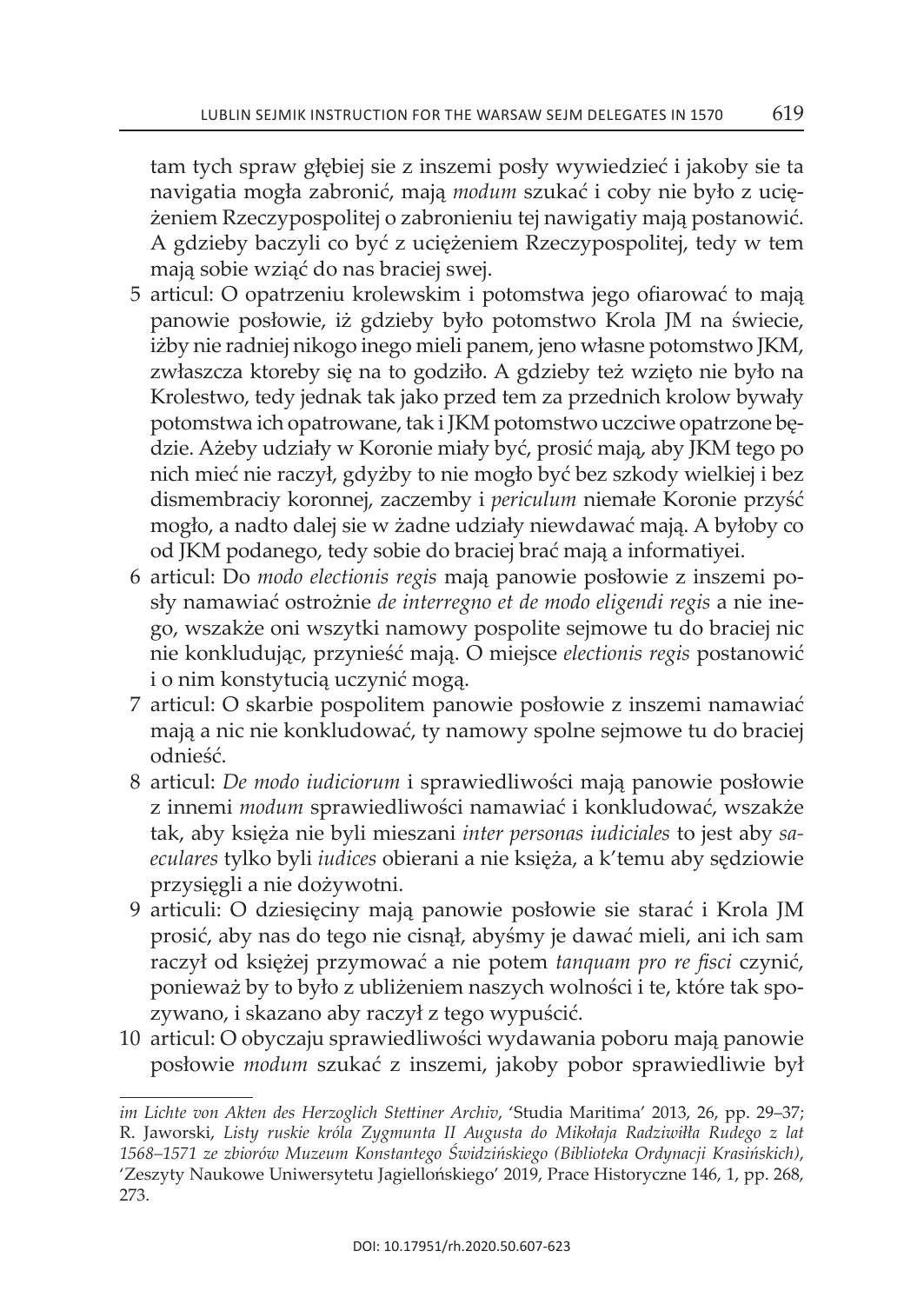wydawan, wszakże bez szacunku albo jakiego pomiaru albo lustracyej jakiej dobr szlacheckich czego pilnie strzec panowie posłowie mają, aby ta lustracia albo pomiar albo szacunk nie był.

- 11 articul: Do *modo cussionis monethae* mają panowie posłowie z inszemi krola jM prosić, aby była kowana wedle zwyczaju dawnego a dobra wedle przywileju do *cussione monethae* .
- 12 articul: aby glejtow niesłusznych na szlachte krol jM wydawać zakazał i ktore są wydane jako na pana pisarza steżyckiego<sup>55</sup> z strony księdza Lyeczkyego<sup>56</sup>.

(translated by LINGUA LAB)

### **REFERENCES**

#### **Archival sources**

archiwum Główne akt Dawnych: Metryka koronna, ref. no. 107, 108. Biblioteka Polskiej Akademii Nauk w Kórniku: rkps Bk 11586/3.

#### **Printed sources**

*Akta sejmikowe województwa lubelskiego 1572–1632*, ed. H. Gmiterek, lublin 2016. *Akta synodów różnowierczych*, vol. 3, *Małopolska 1571*–*1632*, ed. M. sipayłło, warszawa 1983. *Akta unii Polski z Litwą*, eds. s. kutrzeba, w. semkowicz, kraków 1932.

Bodniak s., *Fragment diariusza sejmu warszawskiego z roku 1572*, 'Pamiętnik Biblioteki kórnickiej' 1947, 4.

<sup>&</sup>lt;sup>55</sup> Mikołaj Kłoczowski of the Rawicz coat of arms (d. after 23 VI 1601), land court official, in the years 1572–1585, studied at the University of wittenberg, an active Reformation activist . *Urzędnicy województwa sandomierskiego XVI–XVIII wieku. Spisy*, eds. k. chłapowski, a. Falinowska-Gradowska, kórnik 1993, pp. 136–137, no. 1070; *Akta synodów*, p. 224; D. Żołądź-strzelczyk, *Peregrinatio academica: studia młodzieży polskiej z Korony i Litwy na akademiach i uniwersytetach niemieckich w XVI i pierwszej połowie XVII wieku*, Poznań 1996, pp. 141–144, 216.

<sup>56</sup> stanisław lędzki (ledzki, łęcki, łendski; died in 1575), Dean of the cathedral of Przemyśl (since 1560), canon of chełm (krasnystaw), parish priest in Drzązgow in the diocese of krakow, councillor in the diocese of Przemyśl (since 1548) and Dolina in the archdiocese of lviv. He was administrator of the diocese of Przemyśl after the death of Bishop walenty Herburt in 1572– 1575. F. Pawłowski, *Prałaci i kanonicy Kapituły Katedralnej obrządku łacińskiego w Przemyślu*, transl. z. trojnar, eds. a. szal, s. zych, vol. 1, Przemyśl 2018, pp. 160–163. in *Wykazie alfabetycznym prałatów i kanoników chełmskiej kapituły katedralnej obrządku łacińskiego* stanisław lędzki was not included. j.R. Marczewski, *Dzieje chełmskiej kapituły katedralnej obrządku łacińskiego*, lublin 2013, pp. 794–870 (appendix 13). this may be due to the fact that: 'dla okresu od 1429 r. do czwartej dekady Xvii w. wykaz osób jest niekompletny' ['for the period from 1429 to the fourth decade of the 17th century the list of persons is incomplete']*.* idem, p. 794, annotation 1.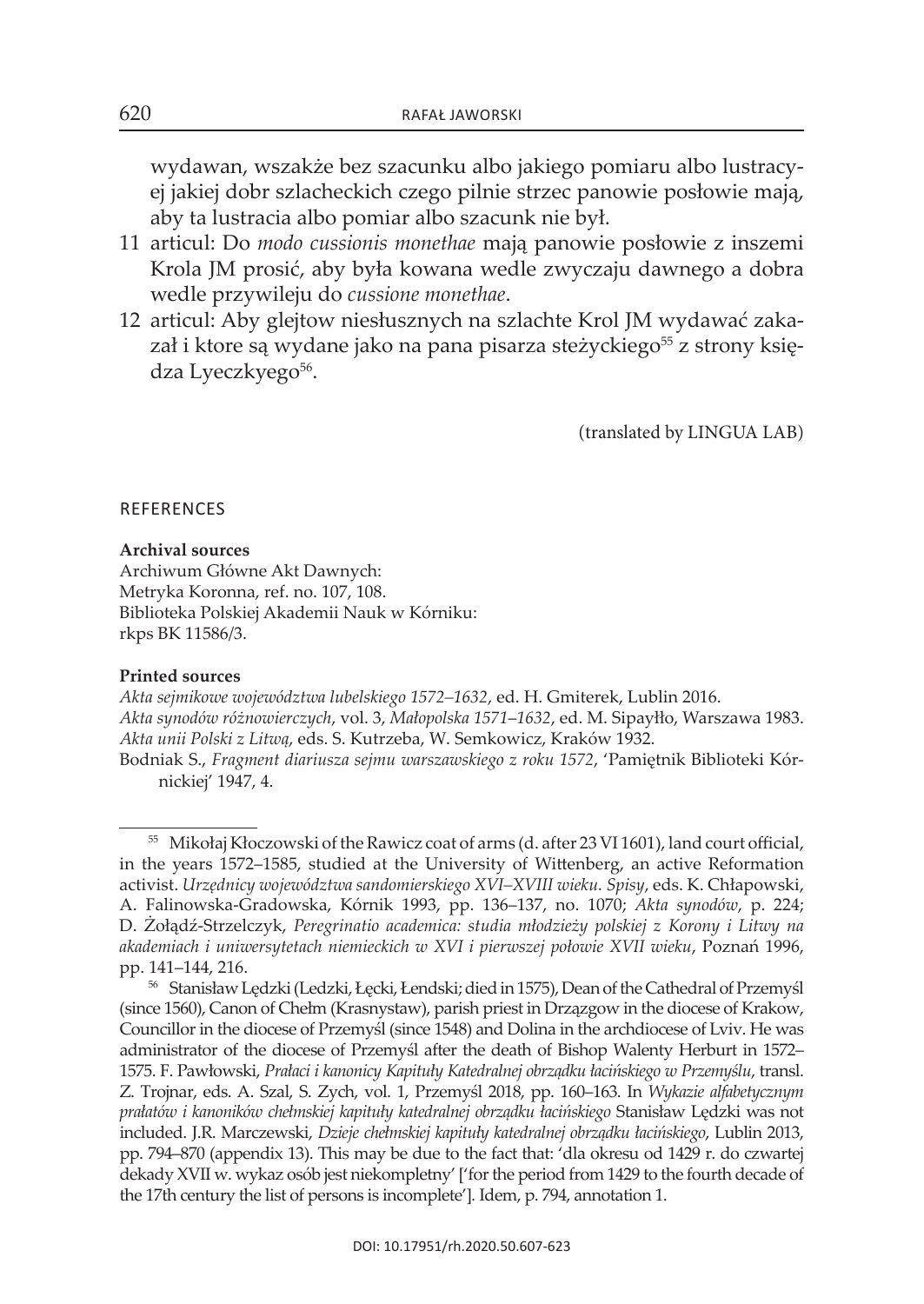*Dyaryusze sejmów koronnych 1548, 1553, 1570*, ed. j. szujski, *Scriptores Rerum Polonicarum*, vol. 1, kraków, 1872.

*Lustracja województwa sandomierskiego 1564*–*1565*, ed. w. ochmański, wrocław 1963.

#### **studies**

- augustyniak U., *Państwo świeckie czy księże? Spór o rolę duchowieństwa katolickiego w Rzeczypospolitej w czasach Zygmunta III Wazy. Wybór tekstów*, warszawa 2013.
- Bantysh-Kamenskiy N.N., Obzor vneshnikh snosheniy Rossii (po 1800 god), part 3, *(Kurlyandiya, Liflyandiya Estlyandiya, Finlyandiya, Pol'sha i Portugaliya)*, Moskva 1897.
- Bodniak s., *Morze w głosach opinii w dawnej Rzeczypospolitej*, 'Rocznik Gdański' 1930, 4.
- Bodniak s., *Polska a Bałtyk za ostatniego Jagiellona*, 'Pamiętnik Biblioteki kórnickiej' 1946, 3. Bodniak s., *Życiorys własny*, 'Pamiętnik Biblioteki kórnickiej' 1955, 5.

Boniecki a., *Herbarz polski*, vol. 10, warszawa 1907.

- Bukowski j., *Dzieje reformacyi w Polsce od wejścia jej do Polski aż do jej upadku*, vol. 1, *Początki i terytoryalne rozprzestrzenienie się reformacyi*, warszawa 1883.
- Dunin-wąsowiczowa a., *Kościoły zajęte przez różnowierców*, in: *Atlas historyczny Polski. Województwo sandomierskie w II połowie XVI wieku*, ed. w. Pałucki, part 2, *Komentarz, Indeksy*, Warszawa 1993.
- Floria B.n., kaniewska i., *Nowe źródło do dziejów polskiego parlamentaryzmu XVI wieku*, 'czasopismo Prawno-Historyczne' 1983, 35, 1.
- Gałaj-Dempniak R., *Propaganda wojenna w Rzeczypospolitej w świetle literaturze staropolskiej w XVI*–*XVII wieku*, szczecin 2008.
- Gaziński R., *Die Kaperflotte von Iwan IV. dem Schrecklichen im Lichte von Akten des Herzoglich Stettiner Archiv*, 'studia Maritima' 2013, 26.
- Gmiterek H., *Problemy różnowierstwa na forum sejmiku lubelskiego do połowy XVII w.*, in: *Studia z dziejów Rzeczypospolitej szlacheckiej*, 'acta Universitatis wratislaviensis' 1988, 945, Historia 66.
- Godlewski ł., *Spory szlachty o dziesięciny i jurysdykcję duchownych na sejmach egzekucyjnych 1562–1565*, 'Białostockie teki Historyczne' 2013, 11.
- Godlewski ł., *Szlachta a duchowieństwo podczas panowania Zygmunta Starego*, 'Białostockie Teki Historyczne' 2014, 12.
- Grala H., *Dyplomacja z upominkami w tle (Wokół ceremoniału dyplomatycznego w stosunkach polsko-moskiewskich XVI–XVII w.)*, in: *Skarby Kremla. Dary Rzeczpospolitej Obojga Narodów. Wystawa ze zbiorów Państwowego Muzeum Historyczno-Kulturalnego 'Moskiewski Kreml'*, warszawa 1998.
- Grala H., *Upadek 'moskiewskiego kanclerza'. Iwan Wiskowaty i Iwan IV w 1570 r.*, 'kwartalnik Historyczny' 1994, 101, 1.
- Halecki o., *Przyłączenie Podlasia, Wołynia i Kijowszczyzny do Korony w roku 1569*, kraków 1915.
- *Instrukcja wydawnicza dla źródeł historycznych od XVI do połowy XIX wieku*, ed. k. lepszy, wrocław 1953.
- jaworski R., *Listy ruskie króla Zygmunta II Augusta do Mikołaja Radziwiłła Rudego z lat 1568– 1571 ze zbiorów Muzeum Konstantego Świdzińskiego (Biblioteka Ordynacji Krasińskich)*, 'zeszyty naukowe Uniwersytetu jagiellońskiego' 2019, Prace Historyczne 146, 1.
- kamieniecki w., *Straty Biblioteki Ordynacji Krasińskich w zakresie zbiorów rękopiśmiennych*, in: *Straty archiwów i bibliotek warszawskich w zakresie rękopiśmiennych źródeł historycznych*, vol. 3, *Biblioteki*, warszawa 1955.
- lulewicz H., *Gniewów o unię ciąg dalszy. Stosunki polsko-litewskie w latach 1569*–*1588*, warszawa 2002 .
- lulewicz H., *Najstarsza znana instrukcja sejmikowa z Wielkiego Księstwa Litewskiego. Sejmik wileński przed sejmem warszawskim*, in: *Studia historyczno-prawne. Prace dedykowane Pro-*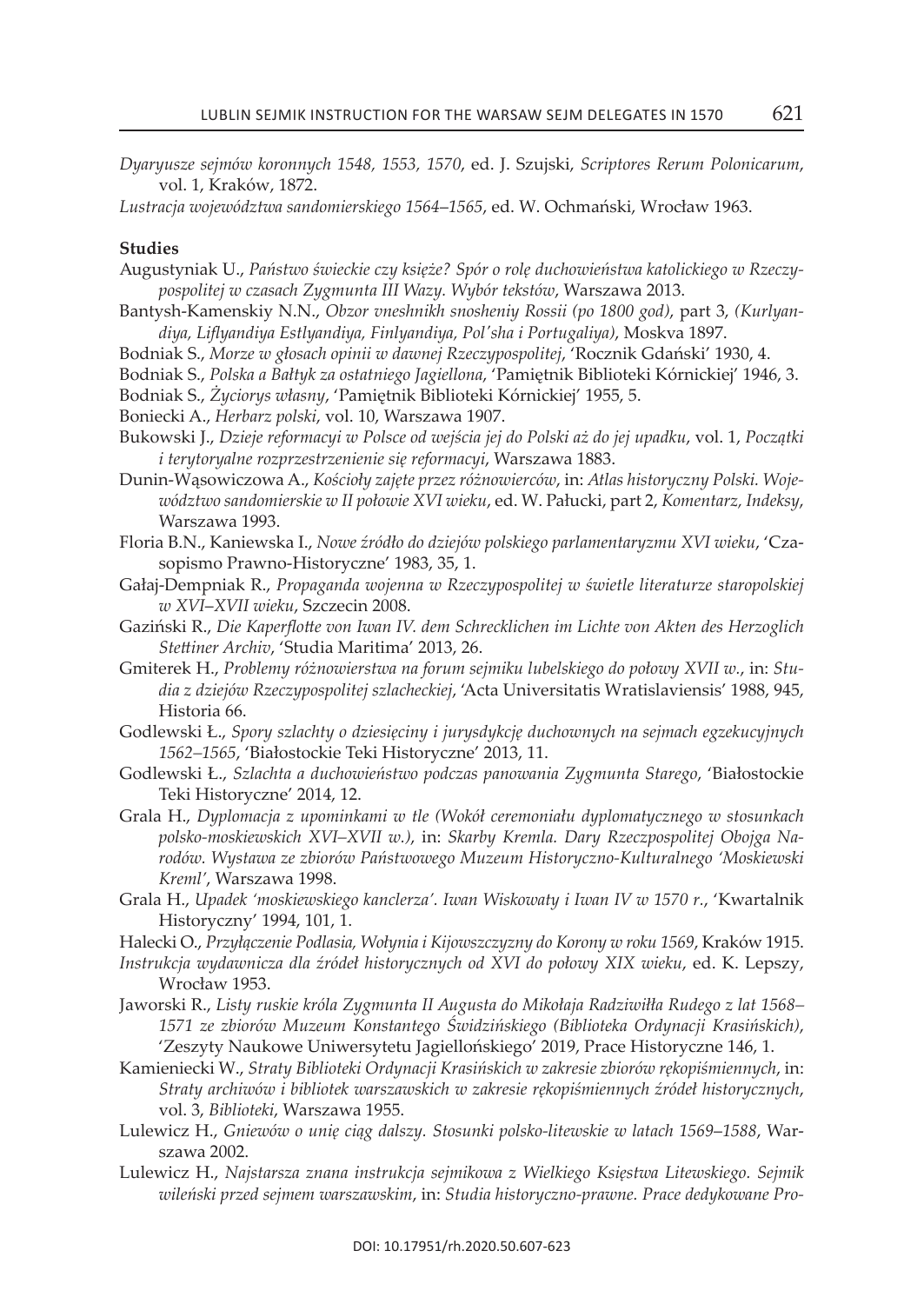*fesorowi Janowi Seredyce w siedemdziesiątą piątą rocznicę urodzin i czterdziestopięciolecie pracy naukowej*, eds. j. Dorobisz, w. kaczorowski, opole 2004.

łukaszewicz j., *Dzieje kościołów wyznania helweckiego w dawnej Małej Polsce*, Poznań 1853.

Marczewski j.R., *Dzieje chełmskiej kapituły katedralnej obrządku łacińskiego*, lublin 2013.

- Merczyng H., *Zbory i senatorowie protestanccy w dawnej Rzeczypospolitej*, warszawa 1904.
- Michaluk D., *Między Koroną a Litwą: kształtowanie się terytorium ziemi mielnickiej w XVI–XVII wieku*, in: *Granice i pogranicza. Historia codzienności i doświadczeń*, vol. 1, eds. M. liedke, J. Sadowska, J. Trynkowski, Białystok 1999.
- natanson-leski j., *Dzieje granicy wschodniej Rzeczypospolitej*, part 1, *Granica moskiewska w epoce jagiellońskiej*, *Rozprawy Historyczne Towarzystwa Naukowego Warszawskiego*, vol. 1, no. 3, ed. M. Handelsman, lwów–warszawa 1922.
- Pawłowski F., *Prałaci i kanonicy Kapituły Katedralnej obrządku łacińskiego w Przemyślu*, transl. Z. Trojnar, eds. A. Szal, S. Zych, vol. 1, Przemyśl 2018.
- Pirożyński j., *Sejm warszawski roku 1570*, 'zeszyty naukowe Uniwersytetu jagiellońskiego' 1972, Prace Historyczne 36.
- *Posłowie ziemscy koronni 1493*–*1600*, ed. i. kaniewska, warszawa 2013.
- Pułaski F., *Opis 815 rękopisów Biblioteki Ordynacji Krasińskich*, warszawa 1915.
- Romaniuk t., *Działalność polityczno-reformacyjna szlachty różnowierczej na sejmiku lubelskim w latach 1575–1648*, 'Rocznik lubelski' 1975, 18.
- Romaniuk t., *Rola i znaczenie szlachty różnowierczej na sejmiku lubelskim w latach 1575–1648*, in: *Studia z epoki Renesansu*, ed. H. zins, warszawa 1979.
- sucheni-Grabowska a.*, Spory królów ze szlachtą w złotym wieku. Wokół egzekucji praw,* kraków 1988.
- Śladkowski w., *Skład społeczny, funkcjonowanie i ideologia sejmiku lubelskiego w latach 1572– 1648*, 'annales Universitatis Mariae curie-skłodowska. sectio F' 1957, 12.
- Ujma M., *Sejmik lubelski 1571*–*1696*, warszawa 2003.
- Uruszczak w., *Miscellanea sejmowe warszawskie z 1570 roku*, in: *Studia Historycznoprawne. Tom poświęcony pamięci profesora Kazimierza Orzechowskiego*, eds. a. konieczny, P. jurek, wrocław 2010.
- *Urzędnicy województwa sandomierskiego XVI–XVIII wieku. Spisy*, eds. k. chłapowski, a. Falinowska-Gradowska, kórnik 1993.
- wilkiewicz-wawrzyńczakowa a., *Spory graniczne polsko-litewskie w XV–XVII w.*, 'Wiadomości studium Historii Prawa litewskiego' 1938, 1.
- wyczawski H., *Studia nad wewnętrznymi dziejami kościelnymi w Małopolsce na schyłku XVI w.*, 'Prawo kanoniczne' 1964, 7, 1–2.
- Żelewski R., *Dyplomacja polska w latach 1506–1572*, in: *Historia dyplomacji polskiej*, vol. 1, *Połowa X*–*1572*, ed. M. Biskup, warszawa 1980.
- Żelewski R., *Kłoczowski Piotr*, in: *Polski Słownik Biograficzny*, vol. 13, kraków 1967–1968.
- Żołądź-strzelczyk D., *Peregrinatio academica: studia młodzieży polskiej z Korony i Litwy na akademiach i uniwersytetach niemieckich w XVI i pierwszej połowie XVII wieku*, Poznań 1996.

#### **STRESZCZENIE**

edycja krytyczna najstarszej instrukcji sejmiku lubelskiego dla posłów na sejm walny warszawski w 1570 r. Podstawą edycji jest kopia sporządzona w 1943 r. przez stanisława Bodiaka, na podstawie szesnastowiecznego rękopisu przechowywanego wówczas w Bibliotece krasińskich w warszawie, a zniszczonego podczas ii wojny światowej. katalog spraw poruszonych w instrukcji przez sejmik jest szeroki: kwestie sporów granicznych z wielkim księstwie litewskim, problemy finansowe (podatki, reforma monety i skar